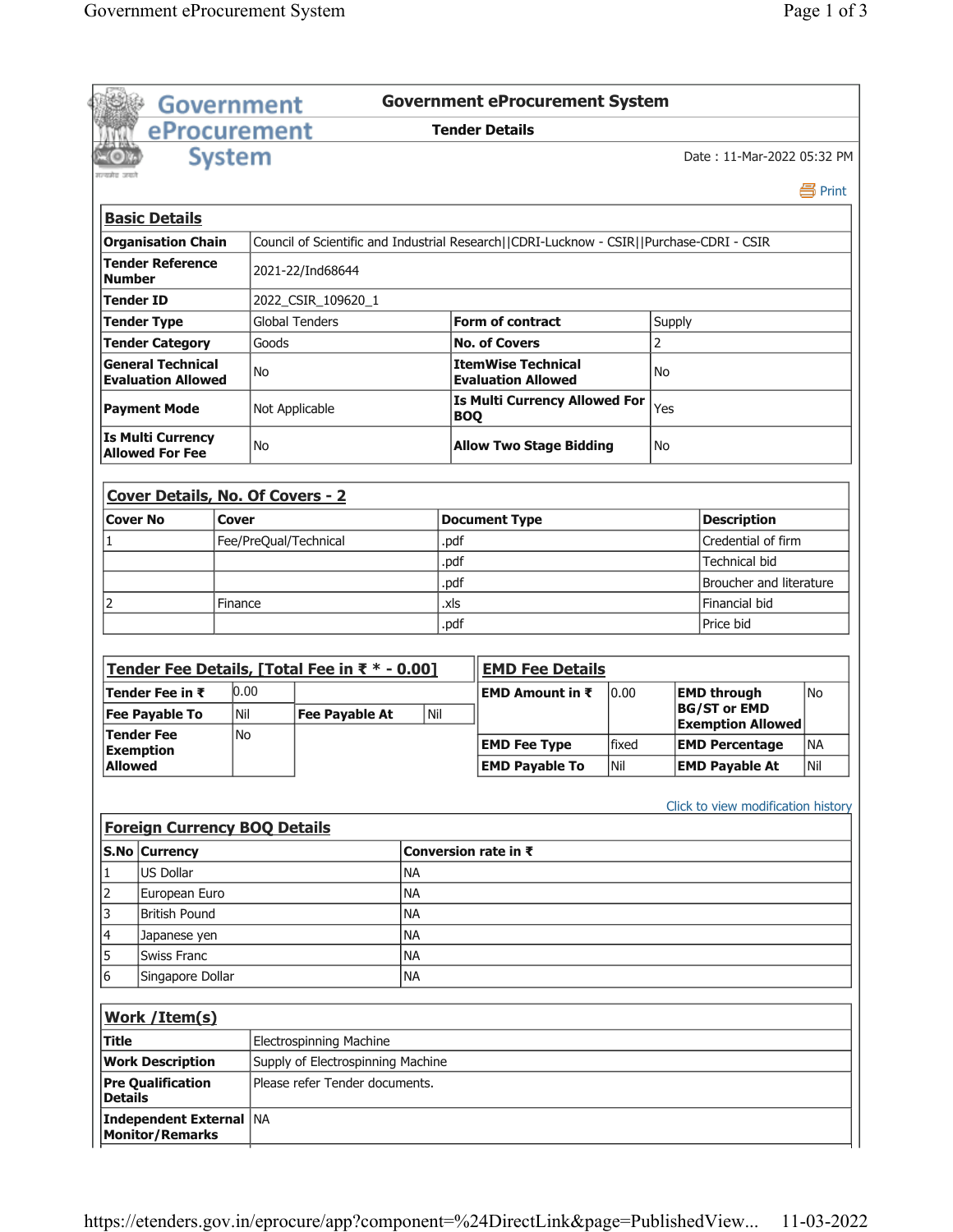| <b>Show Tender Value in No</b><br><b>Public Domain</b> |             |                                            |                     |                                |           |
|--------------------------------------------------------|-------------|--------------------------------------------|---------------------|--------------------------------|-----------|
| <b>Tender Value in ₹</b>                               | 31,00,000   | <b>Product Category</b>                    | Miscellaneous Goods | Sub category                   | <b>NA</b> |
| <b>Contract Type</b>                                   | Tender      | <b>Bid Validity(Days)</b>                  | 90                  | <b>Period Of Work(Days)</b> 60 |           |
| Location                                               | <b>CDRI</b> | <b>Pincode</b>                             | 226031              | <b>Pre Bid Meeting Place</b>   | l NA      |
| <b>Pre Bid Meeting</b><br><b>Address</b>               | <b>NA</b>   | <b>Pre Bid Meeting Date</b>                | <b>NA</b>           | <b>Bid Opening Place</b>       | CSIR-CDRI |
| <b>Should Allow NDA</b><br><b>Tender</b>               | l No        | <b>Allow Preferential</b><br><b>Bidder</b> | <b>No</b>           |                                |           |

| Critical Dates                                               |                       |                                        |                        |  |  |  |
|--------------------------------------------------------------|-----------------------|----------------------------------------|------------------------|--|--|--|
| <b>Publish Date</b>                                          | 111-Mar-2022 05:30 PM | <b>Bid Opening Date</b>                | 11-Apr-2022 10:00 AM   |  |  |  |
| Document Download / Sale Start  11-Mar-2022 05:45 PM<br>Date |                       | Document Download / Sale End<br>  Date | 09-Apr-2022 05:00 PM   |  |  |  |
| <b>Clarification Start Date</b>                              | 12-Mar-2022 01:00 PM  | <b>Clarification End Date</b>          | l 12-Mar-2022 05:30 PM |  |  |  |
| <b>Bid Submission Start Date</b>                             | 12-Mar-2022 06:15 PM  | <b>Bid Submission End Date</b>         | 109-Apr-2022 05:00 PM  |  |  |  |

| <b>Tender Documents</b>              |                           |                           |                |                    |                                                |                          |
|--------------------------------------|---------------------------|---------------------------|----------------|--------------------|------------------------------------------------|--------------------------|
| <b>NIT</b><br><b>Document</b>        | <b>S.No Document Name</b> |                           |                | <b>Description</b> | <b>Document</b><br>Size (in KB)                |                          |
|                                      |                           | Tendernotice_1.pdf        |                |                    | Tender document of Electrospinning Machine     | 1453.46                  |
|                                      |                           |                           |                |                    |                                                |                          |
| <b>Work Item</b><br><b>Documents</b> |                           | <b>S.No Document Type</b> | Document Name  |                    | <b>Description</b>                             | Document<br>Size (in KB) |
|                                      |                           | <b>Tender Documents</b>   | GTE68644.pdf   |                    | Tender documents of<br>Electrospinning Machine | 1440.44                  |
|                                      |                           | <b>BOO</b>                | BOO 119467.xls |                    | <b>BOO</b> of Electrospinning<br>Machine       | 244.00                   |

| <b>Auto Extension Corrigendum Properties for Tender</b> |                                                           |                                     |  |  |  |  |  |
|---------------------------------------------------------|-----------------------------------------------------------|-------------------------------------|--|--|--|--|--|
|                                                         | Iteration   No. of bids required for bid opening a tender | Tender gets extended to No. of days |  |  |  |  |  |
|                                                         |                                                           |                                     |  |  |  |  |  |

| <b>Bid Openers List</b> |                              |                        |                     |  |  |  |
|-------------------------|------------------------------|------------------------|---------------------|--|--|--|
| <b>S.No</b>             | Bid Opener Login Id          | <b>Bid Opener Name</b> | Certificate Name    |  |  |  |
|                         | bs.eproc@csir.res.in         | Brahma Singh           | <b>BRAHMA SINGH</b> |  |  |  |
| 2.                      | ip.eproc@csir.res.in         | Jai Prakash            | <b>JAI PRAKASH</b>  |  |  |  |
| Β.                      | maheshk.eproc@csir.res.in    | Mahesh Kumar           | <b>MAHESH KUMAR</b> |  |  |  |
| 14.                     | lanilkumar.eproc@csir.res.in | Anil Kumar             | <b>ANIL KUMAR</b>   |  |  |  |

| <b>GeMARPTS Details</b>                         |                 |              |                                  |     |  |
|-------------------------------------------------|-----------------|--------------|----------------------------------|-----|--|
| <b>GeMARPTS ID</b>                              |                 | 715TY1SHLN4W |                                  |     |  |
| <b>Description</b>                              | Electrospinning |              |                                  |     |  |
| <b>Report Initiated On</b>                      |                 | 11-Mar-2022  |                                  |     |  |
| <b>Valid Until</b>                              |                 | 10-Apr-2022  |                                  |     |  |
| <b>Tender Properties</b>                        |                 |              |                                  |     |  |
| <b>Auto Tendering</b><br><b>Process allowed</b> | N <sub>o</sub>  |              | <b>Show Technical bid status</b> | Yes |  |
| <b>Show Finance bid</b><br><b>status</b>        | Yes             |              | <b>Show Bids Details</b>         | Yes |  |